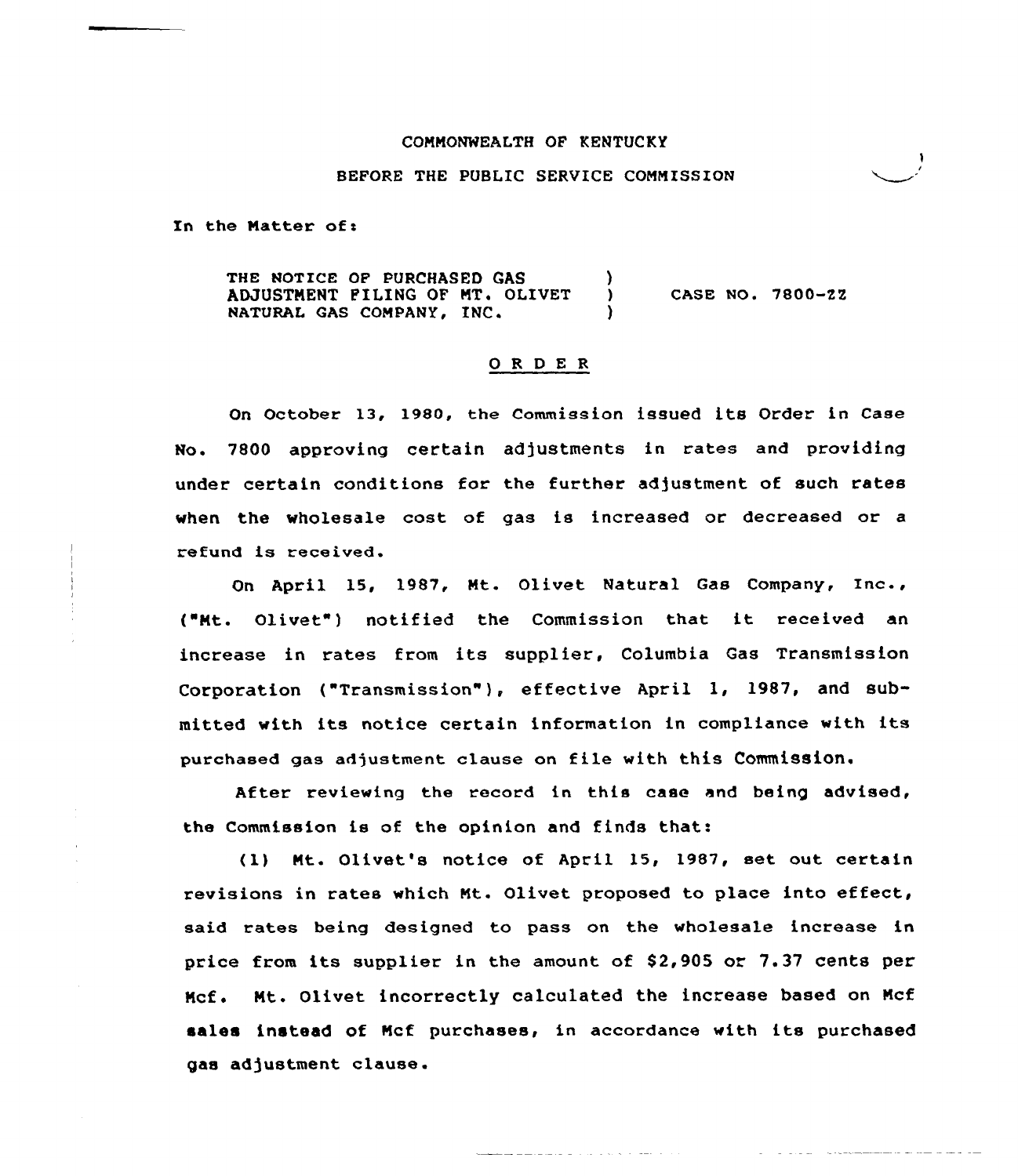{2) Transmission filed revised rates with the Federal Energy Regulatory Commission to be effective April 1, 1987. This increase is subject to refund.

{3) <sup>A</sup> legislative change in KRS Chapter 278, effective July 15, 1986, requires 30-days' notice of a change in rates with the Commission having the discretion to shorten the required period to 20 days upon showing of good cause. Reduction in rates will, as always, be made effective with the date of the supplier decrease. Increases in rates will be effective with notice providing that: 1) the effective date from the supplier is not more than 20 days in the future, in which case the actual effective date will be used, and 2) the company has included in its filing a specific request that a tariff sheet or some other notification from the supplier be considered a showing of good cause for 20-days' notice. Mt. Olivet included no request for a showing of good cause for 20-days' notice. The effective date will, therefore, be 30 days after Nt. Olivet's notice, or Nay 15, 1987.

(4} Nt. Olivet's adjustments in rates under the purchased gas adjustment provisions approved by the Commission in its Order in Case No. 7800 dated October 13, 1980, are fair, just and reasonable and in the public interest and should be effective with gas supplied on and after Nay 15, 1987. Nt. Olivet's increase should be subject to refund because Transmission's is subject to refund.

 $-2-$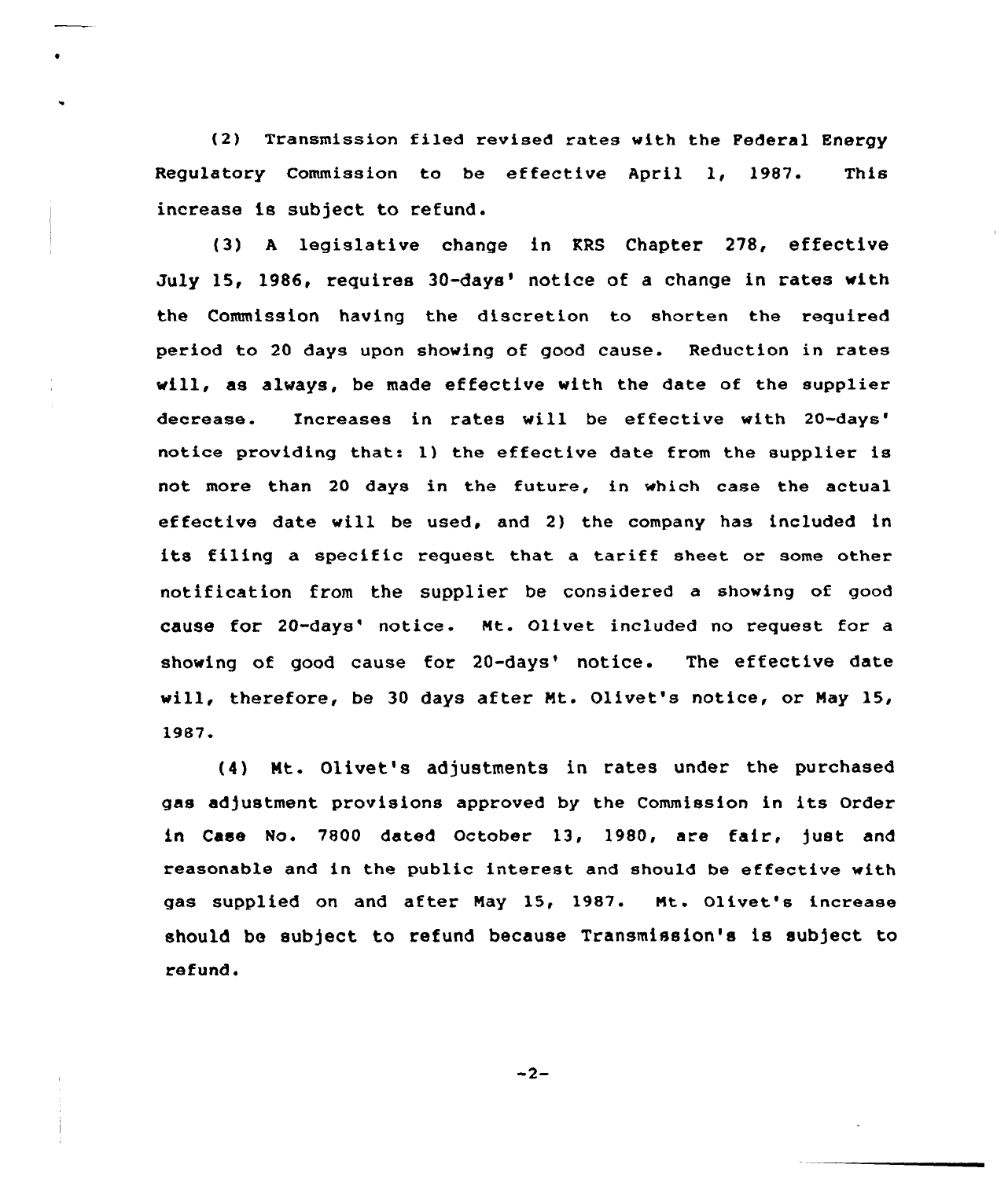IT IS THEREFORE ORDERED that:

(1) The rates in the Appendix to this Order be and they hereby are authorized effective with gas supplied on and after Nay 15, 1987

'2) Within 30 days of the date of this Order Nt. Olivet shall file with this Commission its revised tariffs setting out the rates authorized herein.

Done at Frankfort, Kentucky, this 30th day of April, 1987.

PUBLIC SERVICE COMMISSION

 $\varphi_{\alpha}$ D. Iden Mce Chairman  $\mathcal{W}$ 

Commissioner

ATTEST:

Executive Director